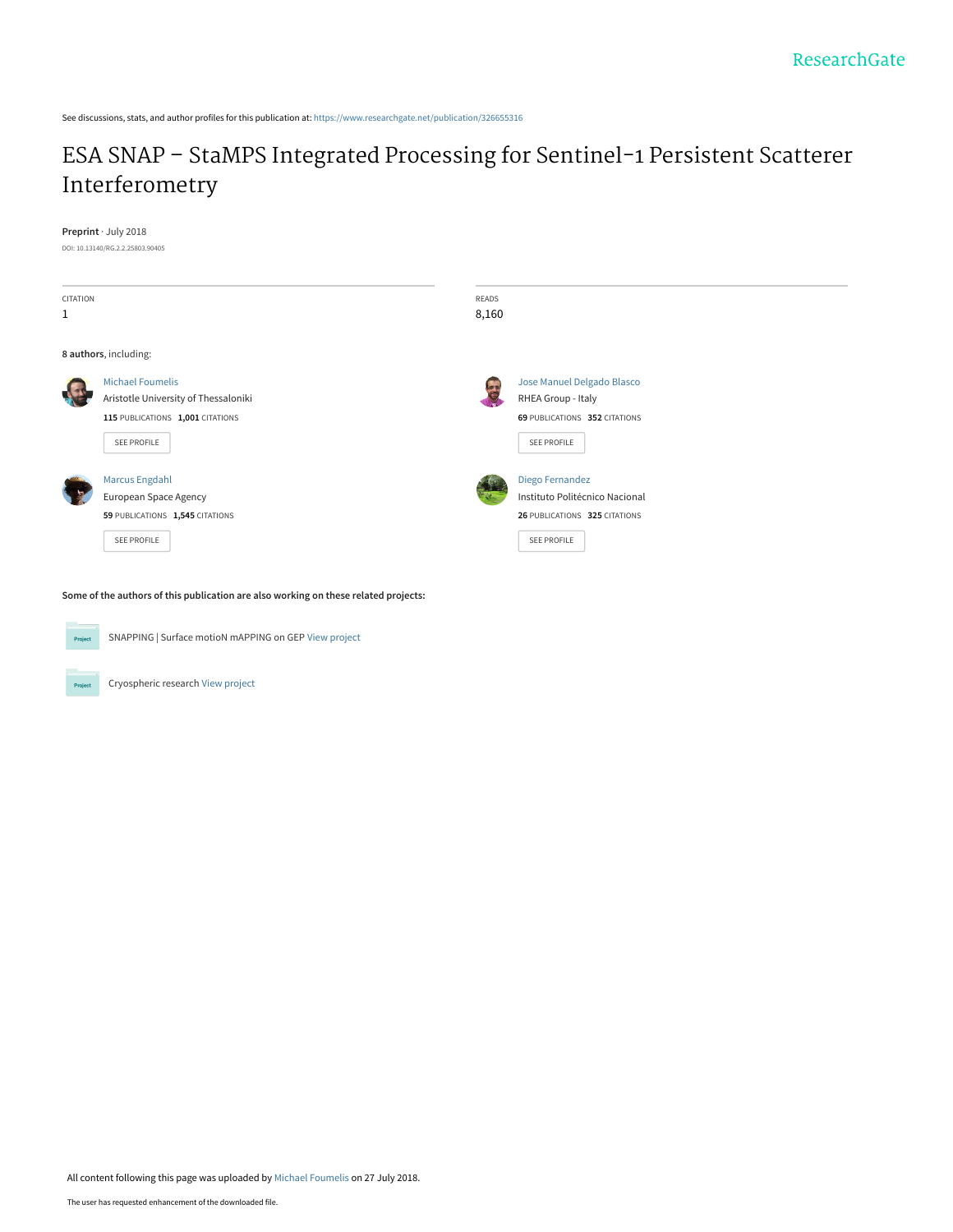# **ESA SNAP – STAMPS INTEGRATED PROCESSING FOR SENTINEL-1 PERSISTENT SCATTERER INTERFEROMETRY**

*Michael Foumelis(1) , Jose Manuel Delgado Blasco(2,3) , Yves-Louis Desnos(4) , Marcus Engdahl(4) , Diego Fernández(4) , Luis Veci(5\*), Jun Lu(5\*), Cecilia Wong(5)*

 $<sup>(1)</sup> BRGM - French Geological Survey, Orleans, France, e-mail: m. foumelis@brgm.fr.$ </sup>

(2) Progressive Systems c/o ESA Research and Service Support (RSS), Frascati, Italy

 $^{(3)}$  Grupo de investigación Microgeodesia Jaén, Universidad de Jaén, Spain

(4) European Space Agency (ESA), Frascati, Italy

(5) Array Systems Computing Inc., Toronto, Canada

\* presently at SkyWatch Space Applications, Waterloo, Canada

#### **ABSTRACT**

Recent development by European Space Agency (ESA) involved the extension of the interferometric capabilities of the SentiNel Application Platform (SNAP) to enable SAR interferometric time series analysis through the Stanford Method of Persistent Scatterer (StaMPS) software package. In the current work, we demonstrate the enabled Persistent Scatterers Interferometry (PSI) processing of Copernicus Sentinel-1 mission data through SNAP-StaMPS integrated processing. A detailed overview of the processing steps involved as well as considerations and assumptions to exploit the SNAP-StaMPS synergy are presented. We intend to support the Earth Observation community by providing guidelines for Sentinel-1 TOPS data PSI processing using open source software packages. We demonstrate the SNAP functionality by processing two stacks of Sentinel-1 products over Mexico City (Mexico) and Rome (Italy).

*Index Terms —* Copernicus Sentinel-1, ESA SNAP, StaMPS, Persistent Scatterers Interferometry

#### **1. INTRODUCTION**

ESA's Earth Observation (EO) Programme plays an essential role in advancing science and in improving our understanding of Earth processes [1]. The programme represents a pathfinder for science and innovation addressing the needs and requirements of the Earth system science community in terms of novel observations, algorithms and open source software packages to promote innovative scientific discoveries.

ESA continued developing appropriate tools for facilitating the EO community in using the Copernicus Sentinel data, by

evolving, at the moment, the existing Next ESA SAR Toolbox (NEST) into the Sentinel-1 Toolbox. Finally, after integrating other toolboxes of the newest Sentinel satellites, SeNtinel Application Platform (SNAP) becomes a multimission toolbox supporting both SAR and optical data processing.

The Sentinel-1 Mission is the European Imaging Radar Observatory for the Copernicus joint initiative of the European Commission (EC) and the European Space Agency (ESA). Sentinel-1 constellation is composed of two satellites units, Sentinel-1A and Sentinel-1B (launched in April 2014 and April 2016, respectively), sharing the same orbital plane and featuring a short repeat cycle of 6 days optimised for Synthetic Aperture Radar (SAR) interferometry science and applications. The imaging radar operates at C-band in four exclusive acquisition modes dual polarisation capability. The Terrain Observation by Progressive Scans (TOPS) acquisition mode [2], default mode over land, provides high revisiting frequency and large swath coverage (250 km), while retaining high spatial resolution (down to 5 m) (https://sentinel.esa.int). Sentinel-1 data are freely available, typically less than 4 hours from sensing, via the Copernicus Open Access Hub since October 2014.

Being a newly implemented acquisition mode, TOPS required further development in terms of interferometric handling to ensure robust results. The SNAP TOPSAR capabilities were made available to users, at an early stage, just before the start of Sentinel-1 data dissemination, while SNAP TOPS InSAR development and results were first communicated at ESA Fringe 2015 consultation meeting.

Currently, although TOPS InSAR processing is sufficiently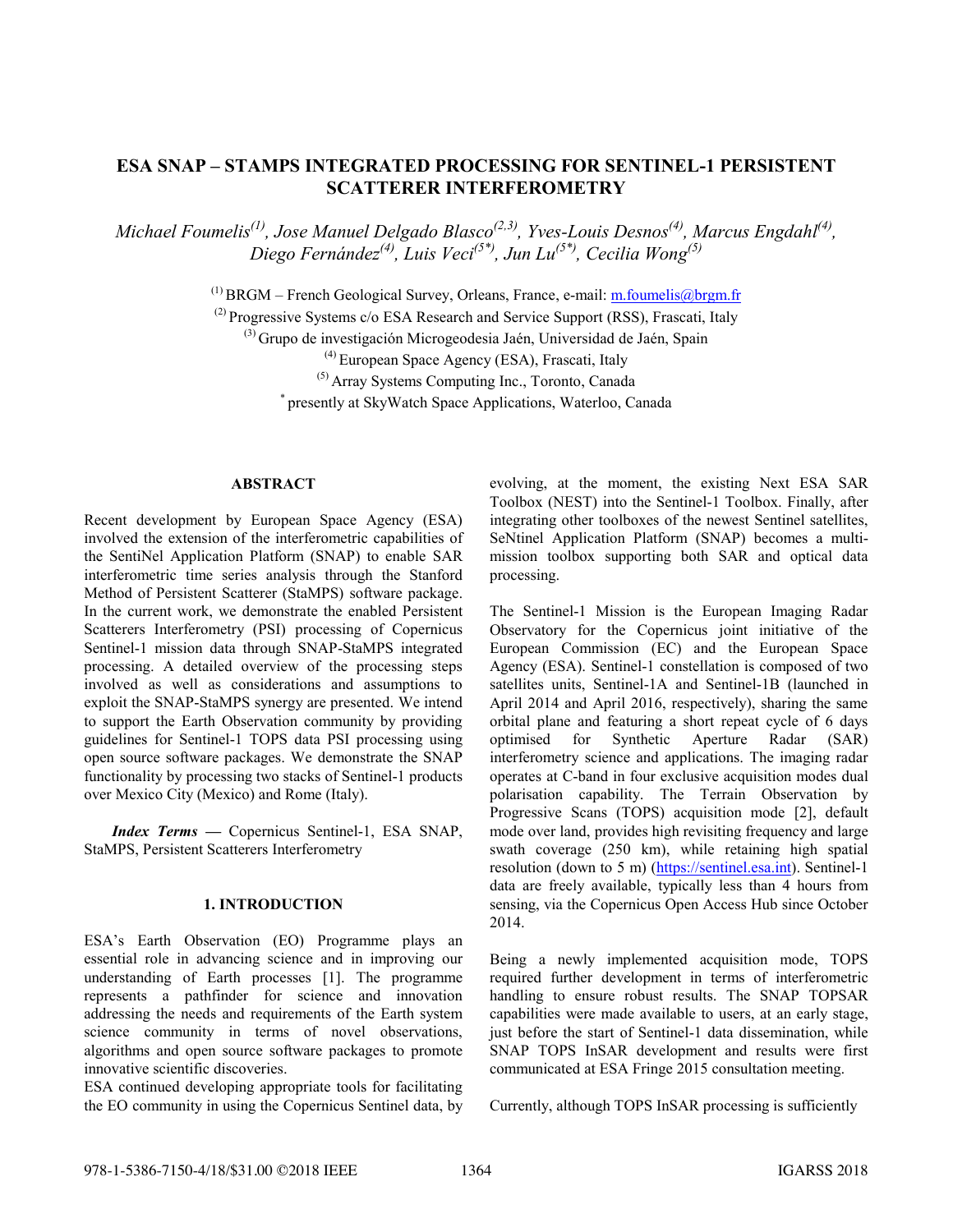documented, the scientific community is lacking efficient and reliable end-to-end open source processing tools. Overpassing current limitation, the SNAP-StaMPS integrated processing appear as gap filling option to facilitate the use of Sentinel-1 TOPS data in advanced SAR interferometric time series analysis.

In the following chapters, given the already proven capabilities of StaMPS [3], we focus mainly on presenting in details a proposed processing scheme for preparation of StaMPS inputs through SNAP semi-automated TOPSAR processing, in support of Sentinel-1 scientific exploitation.

#### **2. ESA SENTINEL APPLICATION PLATFORM**

Developing, validating and maintaining open-source scientific software packages and making these research tools freely available to scientists worldwide, is one of the key objectives of the ESA EO Envelope Programme.

The SentiNel Application Platform (SNAP) is built on prior open source toolbox development (such as BEAM, NEST and ORFEO) and presents a strong evolution, in particular, by sharing a common architecture and by introducing innovative functionalities and new processing capabilities. SNAP is being developed, under GNU GPL open source license, in a coordinated joint venture by several industrial partners and scientists. The SNAP architecture has been designed to ensure highest performance when dealing with very large imagery such as the Copernicus Sentinels. Downloads of SNAP currently exceed 120.000 (statistics on September 2017).

The Science Toolbox Exploitation Platform (STEP) presents a state of the art effort to involve the scientific community in the further development and innovative exploitation of ESA's open source toolboxes (http://step.esa.int). Through this community platform, scientists are encouraged to participate in the beta testing phase of new releases, communicate with developers through forums, easily report bugs and track issues and access training material examples and video tutorials. The development of STEP and SNAP are key contributions to ESA's new approach on EO data exploitation via dedicated platforms referred to as "EO Open Science" (http://eoopenscience.esa.int).

Valuable inputs to SNAP regarding proper scientific exploitation and optimum InSAR processing of Sentinel-1 TOPS data were introduced through ESA's Scientific Exploitation of Operational Missions (SEOM) INSARAP studies (http://insarap.org) [4-5].

Further development involved the extension of the interferometric capacity of SNAP to enable Persistent Scatterers Interferometry (PSI) via a "link" to existing open source software packages, and specifically StaMPS. The functionality was delivered initially in beta state. After several bug fixing, improvements and testing, it is included in SNAP v6 (released in January 2018.

## **3. SNAP-STAMPS INTEGRATED PSI PROCESSING**

For the demonstration of SNAP-StaMPS integrated PSI processing, we had selected two areas of interest (AOI), with known ground deformation signal, namely Mexico City [6] and Rome [7]. Hence, we have processed approximately one year of Sentinel-1A data over each region, as detailed in Table 1. In order to minimize processing resources employed, the satellite relative orbits were selected ensuring the full AOI is located within a single Sentinel-1 sub-swath.

**Table 1.** Sentinel-1A datasets utilized in the demonstration

| <b>AOI</b> | <b>Relative</b><br>Orbit | Nu<br><b>Scenes</b> | <b>Start Date</b> | <b>End Date</b> |
|------------|--------------------------|---------------------|-------------------|-----------------|
| Mexico     | 143                      | 17                  | 2015/11/15        | 2016/11/09      |
| Rome       | 22                       | 22                  | 2016/01/06        | 2016/12/31      |

The entire processing workflow is designed using the SNAP Graph Builder interface and saved as several XML files (Fig. 1). The Graph Builder allows the user to assemble graphs from a list of available operators and connect operator nodes to their source. The splitting of the workflow into separate XML files facilitates better use of computing resources.

In the following sections, the processing steps performed in SNAP in order to get a fully compatible output usable in StaMPS as well as some basic StaMPS suggestions for data ingestions are described. A single master interferometric processing approach for PSI-like analysis is considered. For processing, resources of the ESA Research & Service Support were employed [8].

# *3.1 Image splitting and update of orbits*

The selection of a master acquisition, that minimizes geometric baselines within the dataset, is supported by the InSAR Stack Overview operator.

Initial processing steps involve the splitting of Sentinel-1 IW SLC core products and the update of their orbital information (Fig. 2). The selected TOPS master scene is first split by defining sub-swath, polarization and bursts covering entirely the AOI (S-1 TOPS Split). Then, the rest of the dataset (slave images) must also be splitted based only on the defined single sub-swath and polarization. In subsequent processing common bursts between master and slaves are automatically considered.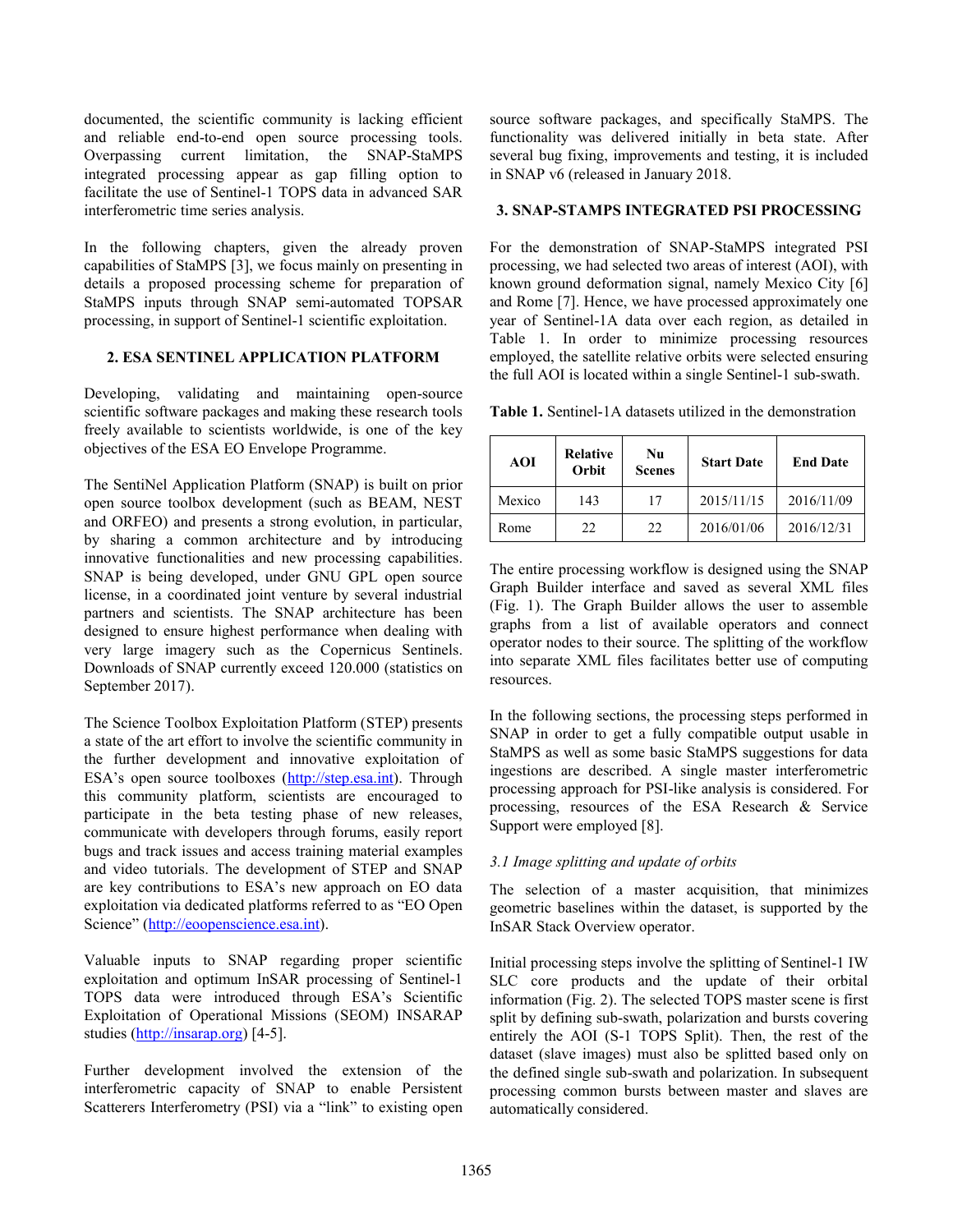

**Fig 1.** Schematic diagram presenting different parts of the SNAP-StaMPS integrated PSI processing workflow.

Finally, the annotated orbit information are updated (*Apply Orbit File*) using, preferably, precise orbit state vectors (https://qc.sentinel1.eo.esa.int), automatically downloaded by SNAP.

## *3.2 TOPS co-registration and interferogram formation*

Each master-slave pair is used to create two independent stacks, one for the pair of master and co-registered slave SLCs and a second for the corresponding differential interferograms. The proposed TOPS co-registration approach includes both geometric co-registration (*S-1 Backgeocoding*) as well as the *S-1 Enhanced Spectral Diversity* (ESD) refinement (Fig. 2). Co-registration residuals and ESD offset estimates, including other InSAR-related information can be checked through the *InSAR Stack* overview window.

The generation of the complex interferogram, including the removal of the flat-Earth phase, is then proceeded (*Interferogram Formation*). Topographic phase is simulated and subtracted using the SRTM 3 arc-seconds Digital Terrain Model (DTM), using the automatic downloaded option in SNAP (Topographic Phase Removal). For newer versions of SNAP (v6 or higher), removal of topographic phase can also be applied within the *Interferogram Formation* operator. To generate orthorectified latitude and longitude coordinate raster files, required by StaMPS for accurate PS points geocoding, the corresponding export option should be selected.

Debursting of both the SLCs and the differential interferograms is at that point required to obtain spatially continues images (*S-1 TOPS Deburst*). Finally, as an optional step, spatial subsetting (*Subset*) can be applied to the co-registered and debursted TOPS SLC-pair stacks and

interferogram stacks. It should be noted, that no subset of Sentinel-1 SLC data is recommended prior to this point.

# *3.3 SNAP export to StaMPS format*

Once pairs of co-registered master-slave SLCs and differential interferograms are successfully generated, each data stack is exported individually using the *StaMPS export* operator. By defining a common directory, the SNAP TOPS InSAR results are exported in a StaMPS compatible format separated into sub-folders. At this point, it is required to merge the various sub-folders into the specific folder structure required by StaMPS.

## *3.4 Ingestion into StaMPS*

After properly merging all the exported folders, the *mt\_prep\_gamma* script is launched over the dataset to proceed with extraction of sensor and acquisition parameters, detection of initial PS candidates and extraction relevant data (phase, height etc.) over those point candidates. Since SNAP output both SLCs and differential interferograms as raster files in fcomplex binary format, proper handling during ingestion into StaMPS should be ensured. For further discussion on interferogram formatting issues during StaMPS integration please refer to ESA STEP Forum (http://forum.step.esa.int).

## *3.5 StaMPS processing*

All the steps could be follow as explained in StaMPS manual, but we had also applied the Toolbox for Reducing Atmospheric InSAR Noise (TRAIN) [9] using the linear approach, in order to ensure that the full functionalities were able to run without encountering any issues with the provided input datasets.